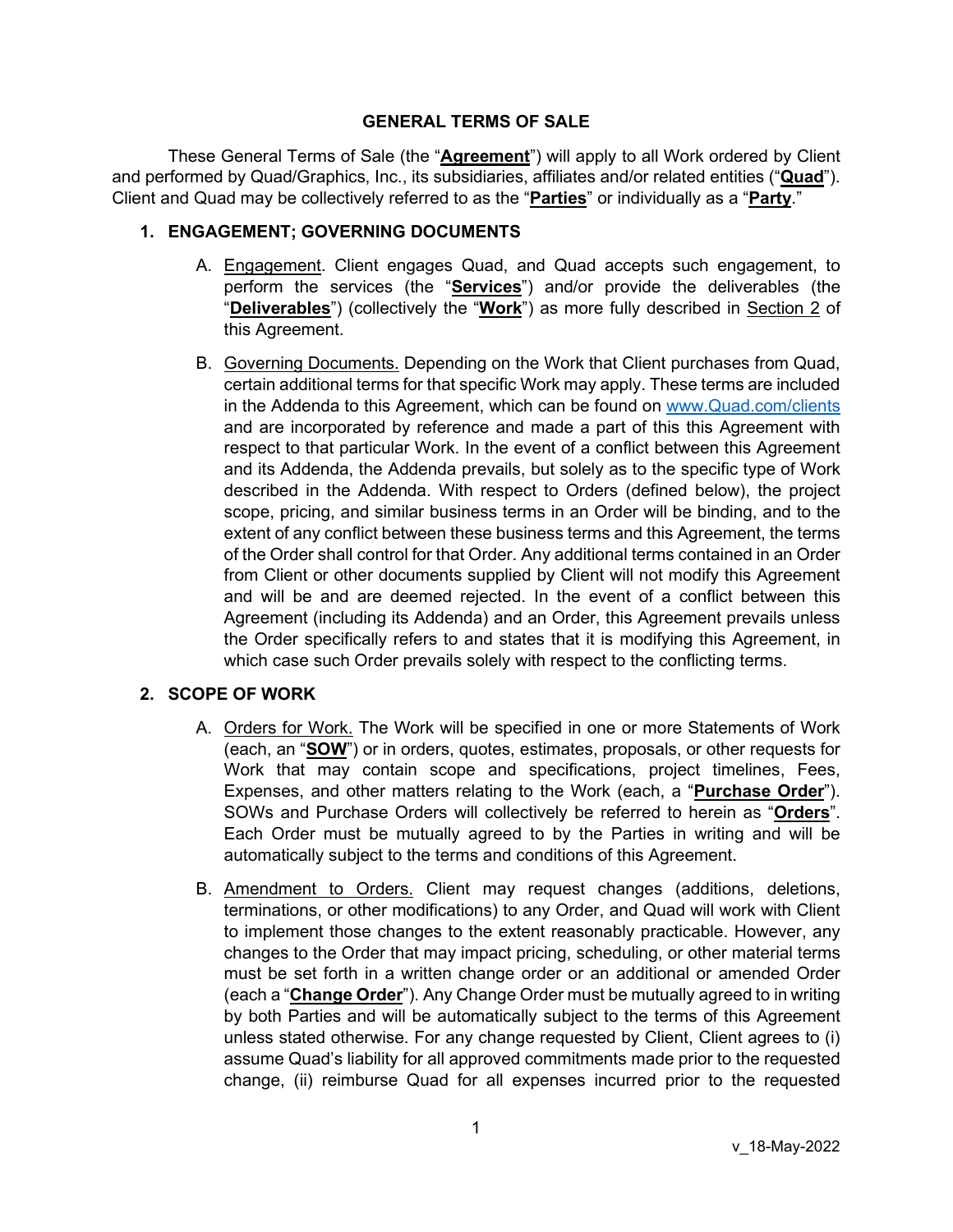change, and (iii) pay Quad any related service charges in accordance with the provisions of this Agreement. Quad shall have no liability if it is unable to cancel, through no fault of its own or other negligence of Quad, any previous commitment, including without limitation media purchases, and/or obtain a refund or reschedule any commitment, placed prior to the requested change. In the event any changes requested by Client or Quad result in an increase in the estimated Fees and/or Expenses for the Work, and prior execution of a Change Order is not practical, Quad will provide a verbal estimate of such increases and obtain Client's verbal approval. Quad will then confirm such verbal approval by submitting a written Change Order, and Client will provide Quad with prompt written approval of such Change Order.

### **3. TERM OF AGREEMENT**

The term of this Agreement will remain in effect until termination of this Agreement in accordance with the termination rights set forth herein. The terms and conditions of this Agreement will continue to apply after the termination date, but only to the extent necessary to govern the completion of any Order entered into before such date, and/or any provisions expressly surviving termination of this Agreement.

### **4. PRICING AND TAXES**

- A. Pricing for Work. As compensation for the Work, Quad will charge and Client will pay the fees, commissions and other charges ("**Fees**") more fully described in the applicable Order. All Fees will be set forth in each Order, but if an Order does not include a Fee for the Work, Client will be charged at rate(s) separately quoted by Quad and agreed to by Client.
- B. Expenses. Unless otherwise provided by the applicable Order, Quad will charge and Client will reimburse Quad for all actual, documented out-of-pocket expenses incurred in connection with the Work, including any approved or authorized travel expenses ("**Expenses**").
- C. Taxes. Fees and Expenses are exclusive of, and Client is solely responsible for payment of, any applicable taxes on any Work, including sales, use, and other similar taxes, except for any taxes imposed on Quad's income, revenues, gross receipts, personnel or real or personal property. In the event Client desires that its invoices do not include sales tax, Client must provide Quad with documentation that demonstrates to Quad's reasonable satisfaction that Client is exempt by law of any such taxes (including an exemption certificate or equivalent information acceptable to the relevant taxing authority). In the absence of Client providing Quad with such documentation, Quad will invoice, collect and remit such taxes as required by law, and Client will pay such taxes in addition to the Fees and Expenses.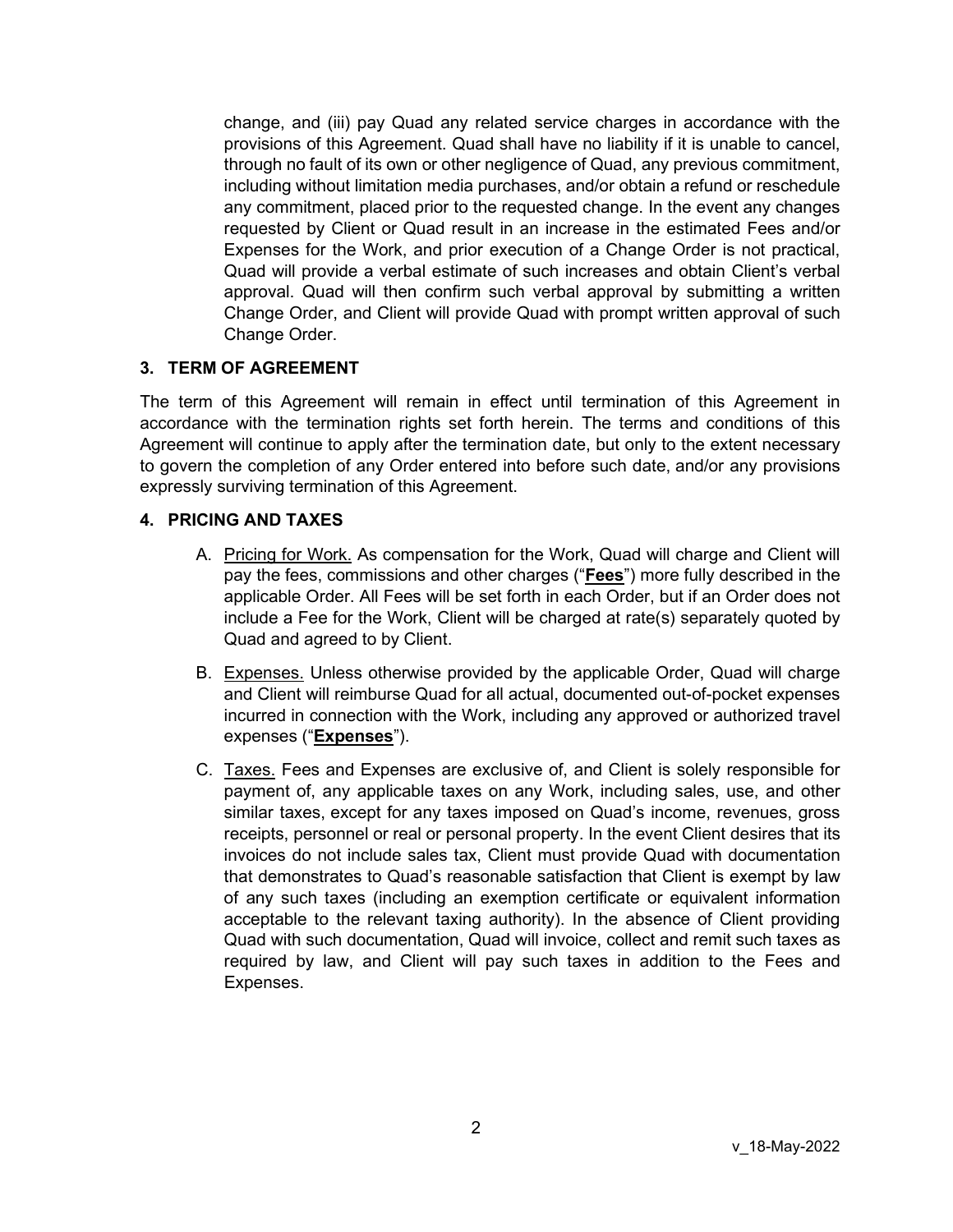#### **5. PAYMENT TERMS**

- A. Credit Approval. Quad's performance of the Work is subject to credit approval. Quad may from time to time review Client's credit-worthiness, and Client agrees to provide financial and credit information as Quad may reasonably request.
- B. Invoices. Quad will invoice Client in accordance with the invoicing schedule set forth in the Order or, if no invoicing schedule is set forth in such Order, upon completion of the Work or at such other intervals as may be commercially reasonable. If Client requires Quad to use a third-party invoicing system, Client agrees to pay Quad any fees charged by Client's third-party vendor.
- C. Payment Terms. Client must pay all invoices net thirty (30) days after the date of invoice unless otherwise agreed to in an Order. If a Payment Terms Letter exists between the Parties, the terms of that Payment Terms Letter will control in the event of a conflict between this Section 5.C and the Payment Terms Letter. Client will make all payments in U.S. dollars by wire transfer, ACH payment, or through Quad's online payment portal.
- D. Changes to Payment Terms. In the event Client fails to comply with the terms of payment for any undisputed invoices, or in the event of an adverse change in Client's credit standing, as determined in Quad's reasonable judgment, Quad may change terms of payment and Quad will have no obligation to perform or provide further Work until the Parties reach mutual agreement on such revised terms.
- E. Disputes. Should any portion of an invoice be disputed in good faith, Client will provide written notice to Quad clearly setting forth the nature of the dispute and all facts supporting such dispute not later than the date payment is due or thirty (30) days of the date of the invoice, whichever occurs earlier. Client will timely pay any undisputed portions of disputed invoices. If Client timely provides a notice of dispute, the Parties will negotiate in good faith with reasonable diligence to resolve the disputed portion of such invoice within thirty (30) days of Client's written notice to Quad. If the Parties are unable to resolve such dispute within said thirty (30) days, Quad may exercise any and all remedies available to Quad under this Agreement, by law or in equity, all of such remedies being cumulative.
- F. Past Due. Any past due invoiced sums will bear interest from and after the due date until the invoice is paid at the lesser of one percent (1%) per month, compounded monthly, or the highest rate allowed by applicable law. Client is responsible for and shall pay to Quad all costs and fees incurred by Quad, including reasonable attorneys' fees, to collect any past due sums.
- G. Security. As security for amounts owed by Client to Quad, Client grants to Quad a lien on and security interest in all of Client's right, title and interest in and to all Client-owned materials, work-in-process, undelivered Deliverables, supplies, deposits, general intangibles, goods, inventory, and all other property of Client, in each case, that is in Quad's possession, whether now owned or hereafter acquired by Client.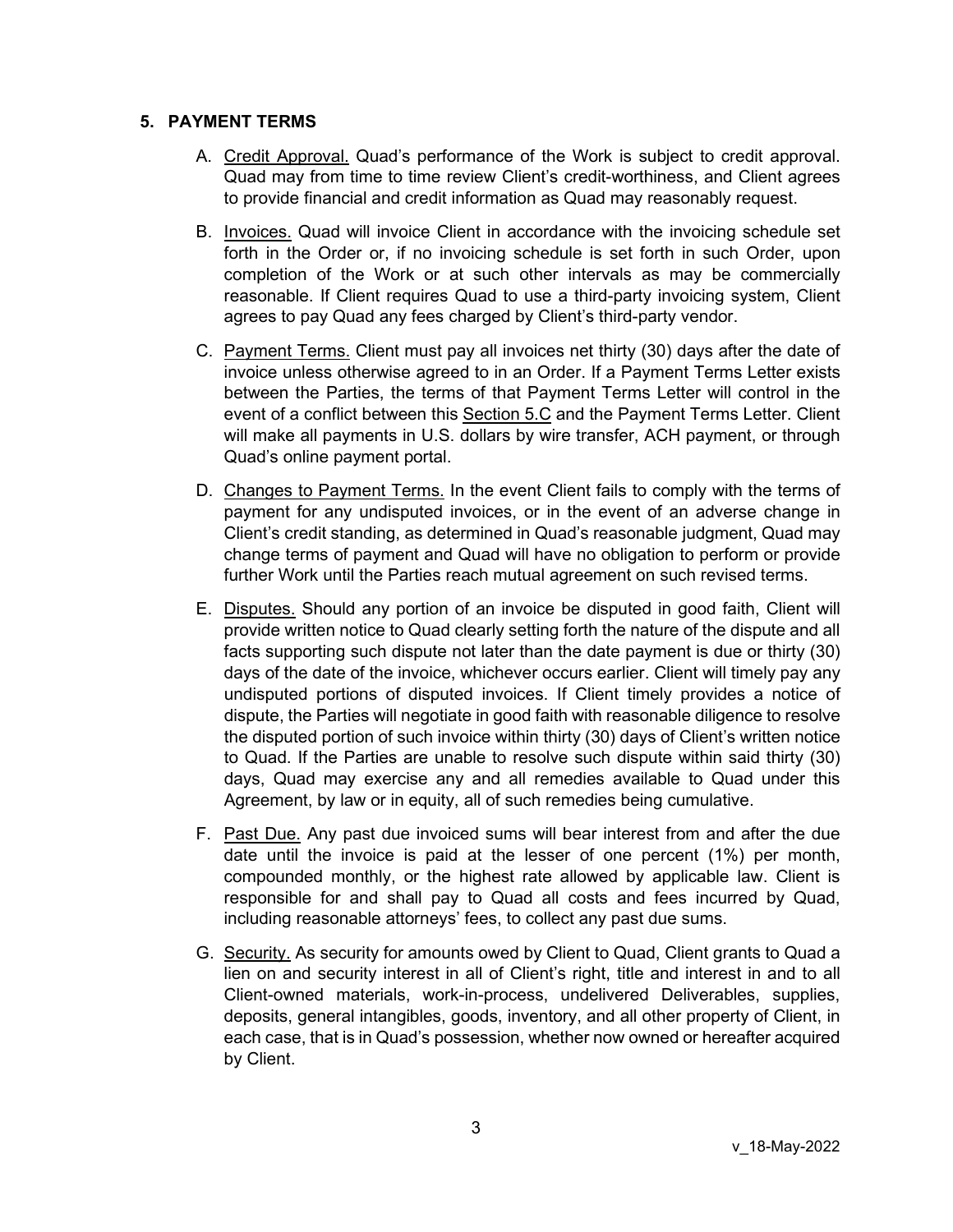#### <span id="page-3-0"></span>**6. CLIENT OBLIGATIONS**

- A. Cooperation. In support of Quad's performance of its obligations, Client will cooperate with Quad in all matters relating to the Work and respond promptly to any Quad requests for: (i) access to Client's staff, resources and/or facilities as may reasonably be requested by Quad, and (ii) direction, authorization, decision, instruction, or other information ("**Client Instructions**") that are reasonably necessary for Quad to perform the Work. Quad shall be entitled to rely on the Client Instructions, and will not be responsible for any consequences resulting from its reliance on the Client Instructions or from Client's failure to timely provide cooperation or Client Instructions.
- B. Client Materials. Client may submit certain materials (including without limitation raw materials, semi-finished and finished materials), content, information, mail lists, and/or data to Quad from time to time ("**Client Materials**"). Client will timely provide any Client Materials necessary for the Work and will ensure that the Client Materials comply with Quad's specifications and requirements, which may be found on [www.Quad.com/clients](http://www.quad.com/clients) or otherwise communicated to Client. Additional costs due to delays, impaired production, damage to equipment, or the necessity to correct, repair, replace, substitute or remake Deliverables because of Client's failure to meet such requirements shall be charged to Client at Quad's standard rates then in effect. Client agrees that it will not provide Quad with any Client Materials that are not required or necessary for Quad to provide the Work. Client represents and warrants that: (i) Client Materials are free from defects, (ii) any statement, claim or representation made within the Client Materials is true and made in accordance with all applicable consents and orders from a government authority, and (iii) Client Materials contain no defamatory, libelous or slanderous, fraudulent, deceptive or misleading, or otherwise unlawful content or information.
- C. Approvals. From time to time Quad will submit to Client for its approval (not to be unreasonably withheld or delayed) elements of Work to be produced under this Agreement, including, but not limited to, print proofs, formats, color, screenshots, copy, layouts, photography, scripts, recordings, storyboards, websites and commercials. Client shall provide its approval or rejection to Quad within the time frame specified by Quad for the relevant Work, but in no event longer than two (2) business days following Quad's notice. Client agrees that for any Services that may require Quad to provide content for approval by Client, including without limitation potential new trademarks, service marks, logos, designs, product descriptions, product disclaimers, and the like, Quad is not providing legal services and makes no legal opinion or warranty with respect to Client's rights to publish, use or commercialize such content. Client is solely responsible for conducting its own due diligence and receiving any legal clearance prior to its publication or commercial use of the content as part of its approval of the Work. Any element will be deemed approved if Client fails to reject the element within the specified time period or if Client instructs Quad to not submit such element for Client's approval. In the event that Client rejects any elements to the Work, Quad shall revise such elements within a reasonable time, it being understood that Quad shall notify Client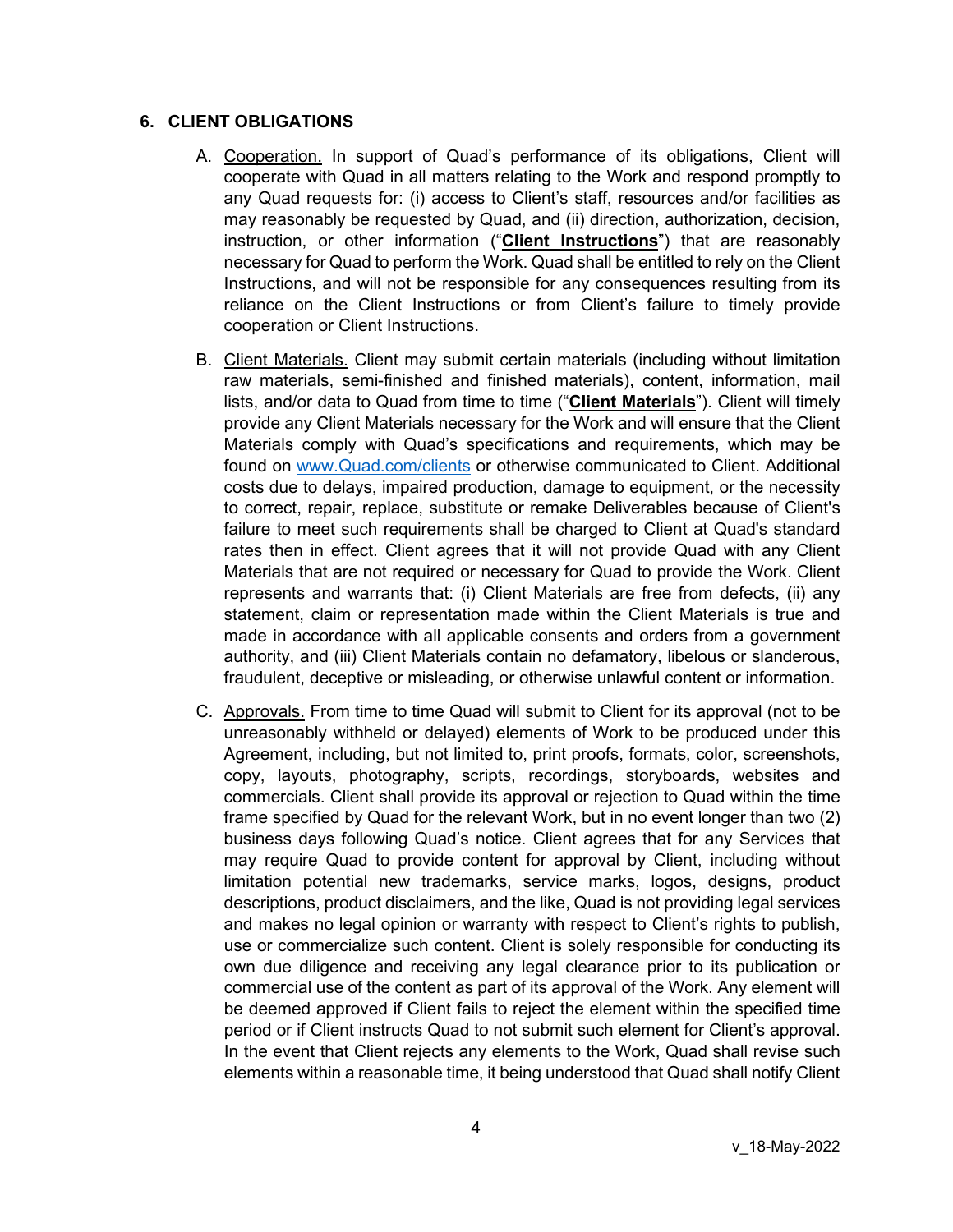in the event Quad will incur additional fees in connection with such revisions (except to the extent such revision is a result of Quad's failure to deliver the elements as agreed upon in the relevant Order).

- D. Unauthorized Modifications. During the period in which Quad is developing or producing Deliverables or providing Services associated therewith, Client will not adapt, alter, change, edit, or modify the Deliverables except as authorized in writing by Quad. If Client adapts, alters, changes, edits, or modifies a Deliverable, or otherwise interferes with the performance of the Services without the prior written approval or authorization of Quad, Client shall be responsible for, and shall pay, any additional fees, costs and expenses resulting from or incurred in connection therewith.
- E. Export Restrictions. Client agrees that: (i) the Work provided by Quad will not be used in connection with any nuclear, chemical, or biological weapons programs or other related activities, (ii) the Work will not be exported, re-exported, rented, sold, shipped, or otherwise transferred to locations, persons or entities subject to applicable trade embargos or sanctions or appearing on any denied party or entity lists or other sanctions lists, and (iii) it will not issue any request to Quad to comply with the Arab league boycott of Israel or any other foreign boycott that is not sanctioned by the U.S. Government.
- F. Excused Obligations. Quad's failure to perform its obligations under this Agreement will be excused, and not included in any determination of nonperformance by Quad, to the extent such failure is related to or caused by Client's failure to comply with this Section [6,](#page-3-0) breach of the Agreement by Client, or any infringements or misappropriation of third-party rights by Client or its employees or agents (including by Quad in connection with using or incorporating the Client Materials into the Work).

### **7. INTELLECTUAL PROPERTY AND OWNERSHIP**

- A. Client Materials. Client will remain the sole and exclusive owner of all right, title and interest in and to the Client Materials, including all intellectual property rights therein. Client grants to Quad: (i) a limited, royalty-free, non-exclusive, nontransferable license to use, reproduce, publish and distribute the Client Materials in furtherance of its performance under this Agreement, and (ii) the right to aggregate and anonymize information derived from the Services and/or Client Materials for the purpose of enhancing or improving Quad's product or service offerings.
- B. Ownership of Deliverables. Subject to rights in any Third-Party Content (defined below) and Quad Property (defined below), and subject to full and complete payment to Quad of all Fees and Expenses for Work performed, it is understood that any Deliverables developed and produced by Quad for Client in Final Form (defined below) pursuant to this Agreement shall, except as otherwise agreed to by the Parties, be considered "works made for hire" pursuant to the United States Copyright Act and the property of Client. For purposes of this Agreement, "**Final Form**" shall, for radio and television advertisements, mean works produced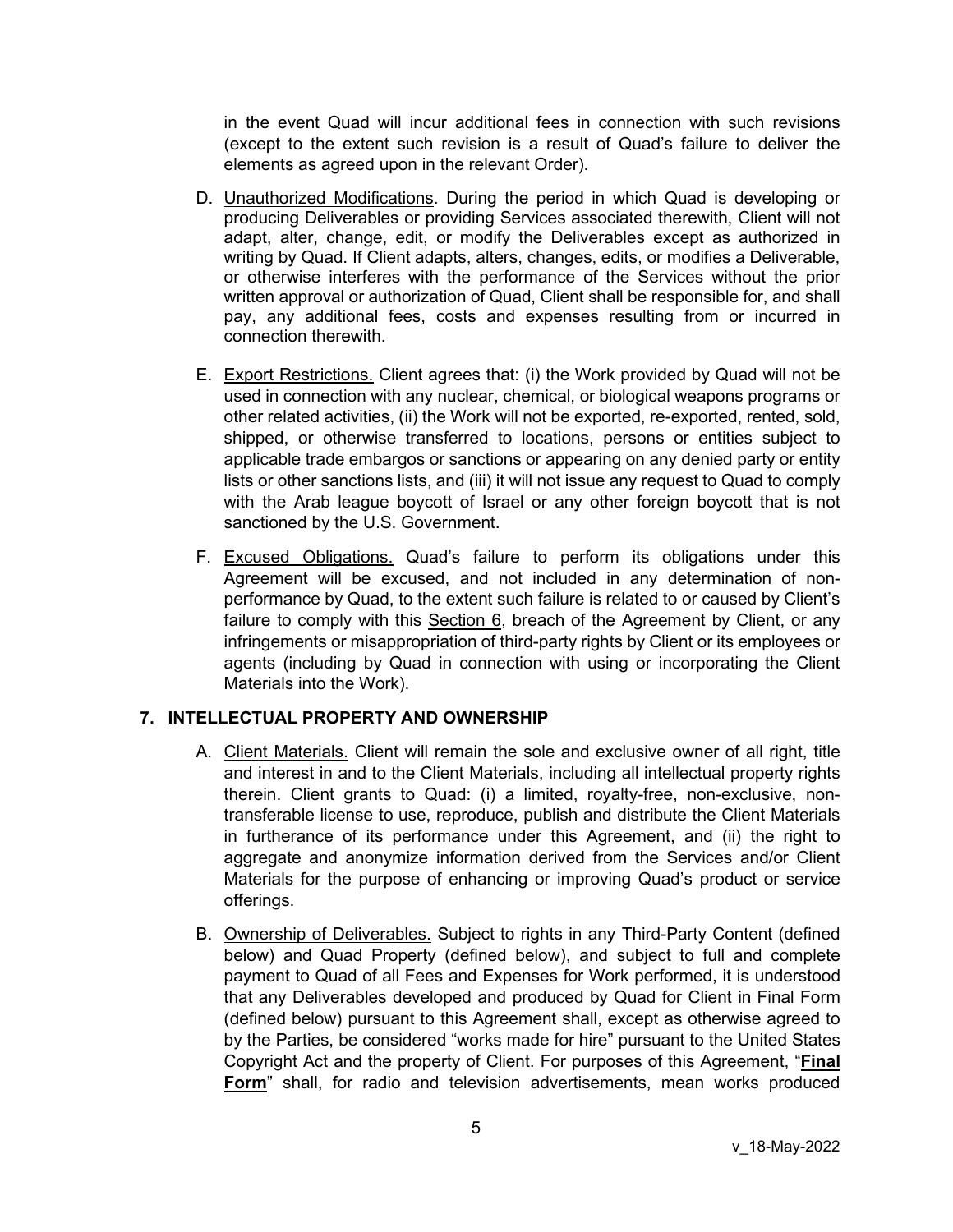through the "rough cut" stage; for newspaper, magazine, outdoor, direct mail and similar "print" advertisements Final Form means the near final, full color artwork and text created by Quad from which the actual advertisement is produced; for online advertisements, Final Form means the creative work of Quad at the stage when the work is ready to be moved from the staging server to the production server; and for media buying/planning Services, Final Form means the final media plan and related deliverables. If Quad has not yet received full and complete payment, and/or advertising or other materials have not yet been produced by Quad in Final Form, then such materials presented to Client shall remain the sole property of Quad.

- C. Perfection of Client Ownership in Deliverables. To the extent that any Deliverables do not qualify as works made for hire, Quad agrees to assign all rights it may have in the Deliverables created by it for the Client (including copyright), provided such Deliverables have been produced by Quad in Final Form, and provided Client has made full and complete payment to Quad of all Fees and Expenses for such Deliverables and related Services. Subject to these terms, Quad agrees to execute any document(s) that Client may reasonably require to transfer or assign ownership from Quad and/or its Agents to Client.
- D. Quad Property. Quad possesses general knowledge, experience, skill, talent, know-how and other information to provide the Work, including all materials, methodologies, software, applications, processes or procedures, and any modifications or derivative works of the foregoing, that are used, created or developed by Quad prior to, or independent from, its performance under this Agreement ("**Quad Property**"). Quad will remain the sole and exclusive owner of all right, title and interest in and to the Quad Property, including all intellectual property rights therein. Subject to payment in full of all Fees and Expenses, Quad grants to Client a limited, royalty-free, non-exclusive, non-transferable license to use Quad Property incorporated into any Deliverables solely in connection with Client's own use of the Deliverables.
- E. Use of Marks. Quad may, during the Term, use the service marks, trademarks, trade dress or logos belonging to Client ("**Client Marks**") solely in connection with performing the Work. Quad shall have no right to use the Client Marks for any other reason unless otherwise expressly permitted in an Order or as otherwise consented to by Client in writing.
- F. Third-Party Content. Quad may include within the Deliverables content obtained from third parties, including without limitation images, photographs, trademarks, and fonts ("**Third-Party Content**"). In such circumstances, Quad will obtain all necessary licenses to include the Third-Party Content into the Deliverables. Neither Quad nor Client shall have any ownership or other property rights in or to the Third-Party Content, the ownership of which will be retained by the third-party licensor, other than as subject to the applicable license(s). In such instances, Client agrees to be bound by the terms of such license(s) and restrictions.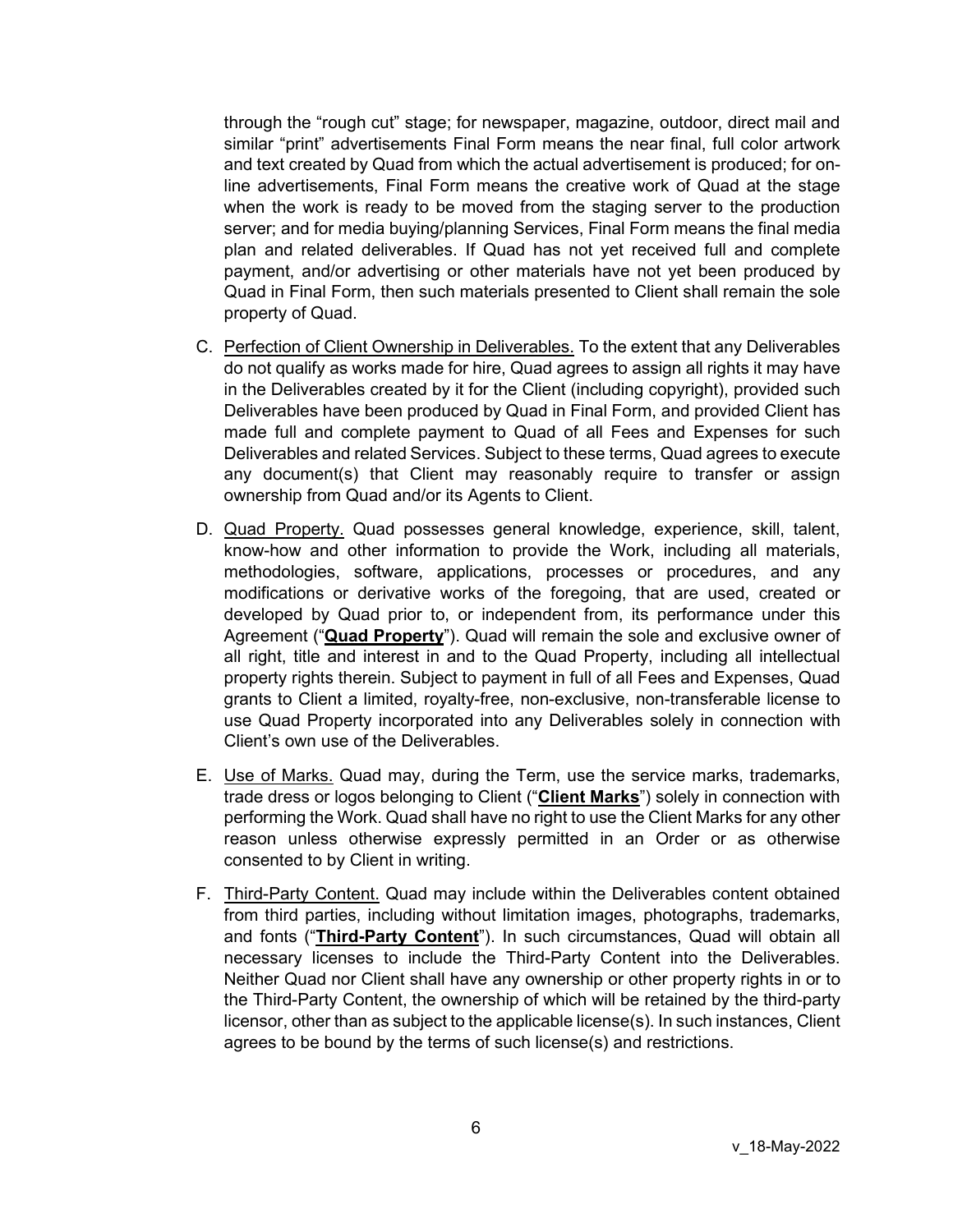# <span id="page-6-0"></span>**8. CONFIDENTIALITY**

- A. Confidential Information. From time to time during the term of this Agreement, either Party (the "**Disclosing Party**") may disclose or make available to the other Party (the "**Receiving Party**"), non-public, proprietary, or confidential information of Disclosing Party that is clearly designated by Disclosing Party as confidential or which Receiving Party should reasonably understand Disclosing Party would expect to be treated as confidential (collectively "**Confidential Information**"); provided, however, that Confidential Information does not include any information that: (i) is or becomes lawfully and generally available to the public other than as a result of Receiving Party's breach of this Section [8](#page-6-0) or any other duty or obligation of confidentiality owed to the other Party, (ii) is or becomes available to Receiving Party on a non-confidential basis from a third-party source, provided that such third-party is not and was not prohibited from disclosing such Confidential Information, (iii) was in Receiving Party's possession prior to Disclosing Party's disclosure hereunder as evidenced by its records, or (iv) was or is independently developed by Receiving Party without using any Confidential Information.
- B. Obligations. Receiving Party will: (i) protect and safeguard the confidentiality of Disclosing Party's Confidential Information with at least the same degree of care as Receiving Party would protect its own Confidential Information, but in no event with less than a commercially reasonable degree of care, (ii) not use Disclosing Party's Confidential Information, or permit it to be used, for any purpose other than to exercise its rights or perform its obligations under this Agreement, and (iii) not disclose any such Confidential Information to any person or entity, except to Receiving Party's employees, agents, contractors, attorneys or representatives ("**Representatives**") who need to know the Confidential Information to assist Receiving Party, or act on its behalf, to exercise its rights or perform its obligations under this Agreement or enforce this Agreement. Receiving Party will ensure that its Representatives who have access to Disclosing Party's Confidential Information are informed of the confidential nature of the Confidential Information and are subject to confidentiality duties or obligations that are no less restrictive than those contained in this Section [8.](#page-6-0) Receiving Party will be responsible for any improper or unauthorized use or disclosure of Confidential Information by its Representatives.
- C. Required Disclosure. If Receiving Party is required by applicable law or legal process to disclose any Confidential Information, it will, prior to making such disclosure, use commercially reasonable efforts to notify Disclosing Party of such requirements to afford Disclosing Party the opportunity to seek, at Disclosing Party's sole cost and expense, a protective order or other remedy and Receiving Party must only disclose or furnish that portion of Confidential Information as such Receiving Party or the applicable Representative is legally obligated or compelled to so produce or disclose.
- D. Return or Destruction. At Disclosing Party's request, Receiving Party will return or destroy any Confidential Information Receiving Party obtained from the Disclosing Party. However, nothing contained herein will be construed to prohibit Receiving Party from retaining electronic information maintained in compliance with its digital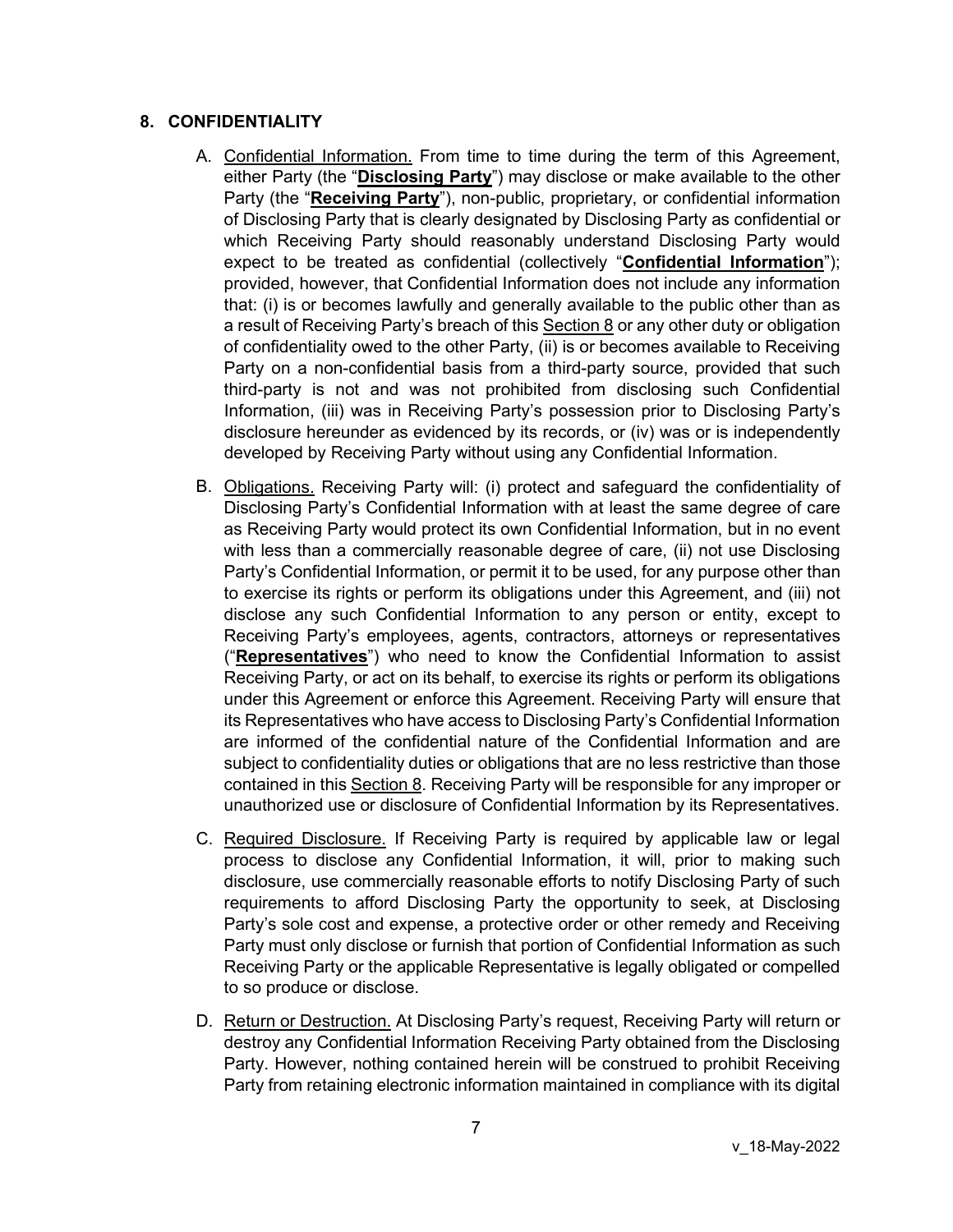data retention and automated backup procedures; such Confidential Information will remain subject to the confidentiality obligations set forth herein.

- E. Remedies. In the event of a breach of this Section [8,](#page-6-0) the Receiving Party understands and agrees that direct money damages may not be an adequate remedy for any breach of this Agreement by it and that the Disclosing Party may be entitled to seek specific performance and injunctive or other equitable relief as a remedy for any such breach. The Receiving Party further agrees to waive any requirement for the Disclosing Party to secure or post any bond in connection with such remedy.
- F. Conflicting Obligations. The provisions of this Section [8](#page-6-0) are intended to supersede and replace in whole any previous confidentiality, non-disclosure or similar agreement between the Parties that relate to the Work.
- G. Survival. Notwithstanding the term of the Agreement, the obligations set forth in this Section [8](#page-6-0) with respect to each item of Confidential Information disclosed hereunder will remain in effect for a period ending three (3) years from the date of disclosure of such item, except for trade secrets which will remain confidential the longer of three (3) years or when it is no longer a trade secret.

### **9. DATA PROTECTION**

The Parties agree to the Data Services, Use, and Processing Addendum found at [www.Quad.com/clients](http://www.quad.com/client) with respect to the handling and processing of all data between the Parties.

### **10. TITLE AND RISK OF LOSS**

Title and risk of loss to the Deliverables will pass to Client upon the earlier of: (A) delivery to Quad's dock, or (B) delivery into storage as may be requested by Client from time to time, subject to mutually agreeable terms and storage fees. For digital Deliverables, title and risk of loss will pass to Client upon transmission of those Deliverables from Quad.

### **11. WARRANTIES**

- A. Mutual Warranties. Each Party warrants to the other Party that:
	- i. execution of this Agreement by its representative has been duly authorized;
	- ii. entering into and performing under this Agreement will not conflict with or result in a breach or violation of any agreement by which a Party may be bound; and
	- iii. it will comply with all applicable laws in its performance under this Agreement, including those pertaining to ethical business practices such as the Foreign Corrupt Practices Act and analogous laws, and all laws relating to anti-bribery and kickbacks, anti-corruption, insider trading, export compliance, economic sanctions and anti-boycott, money laundering and human trafficking.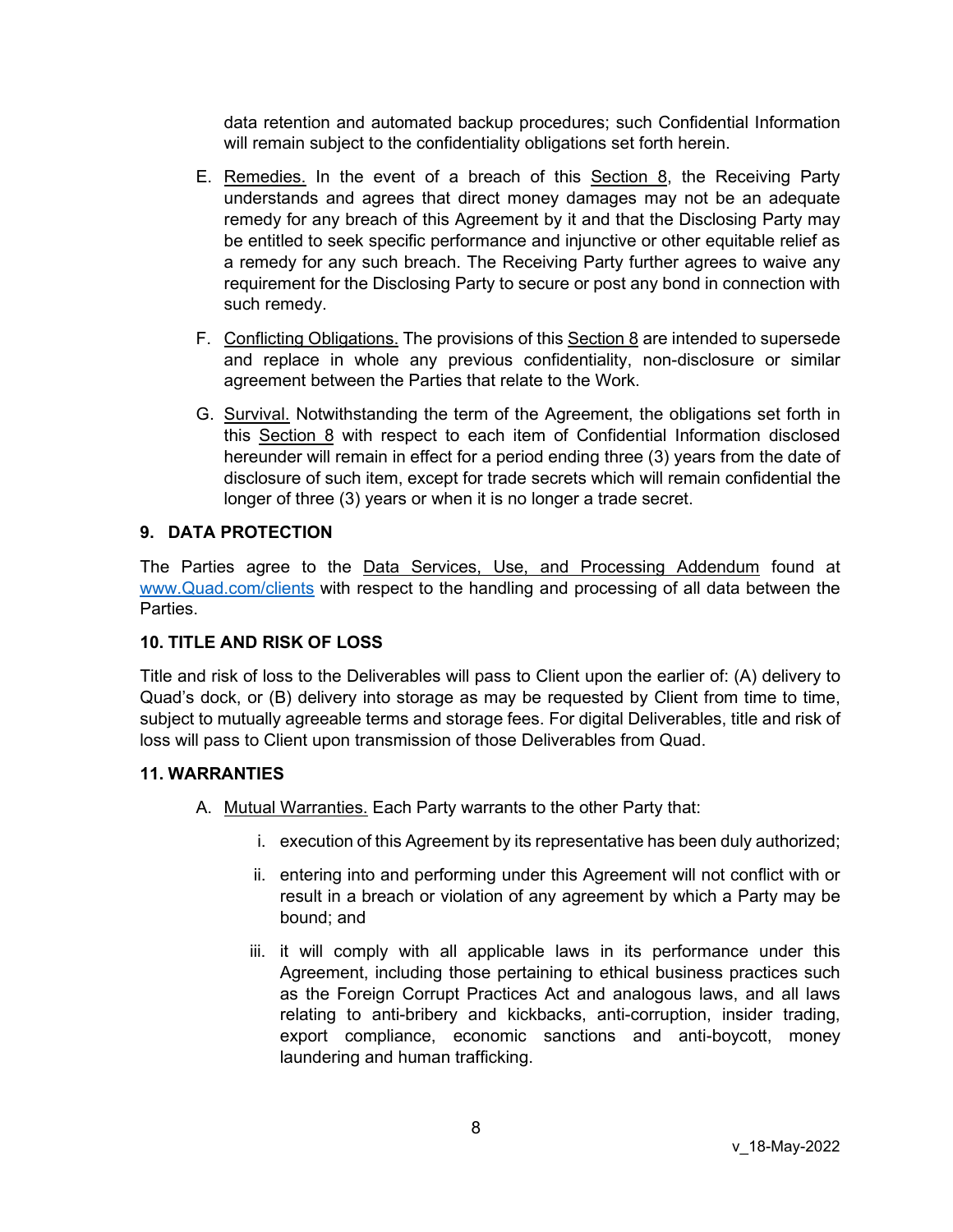- <span id="page-8-0"></span>B. Performance Warranties. Quad makes the following limited warranties to Client during the Warranty Period (defined below):
	- i. the Deliverables will meet the specifications contained in each Order; and
	- ii. it will perform the Services in a professional and workmanlike manner, at commercially acceptable levels as are customarily provided in the industry for each type of Service provided.
- C. Duration of Warranties. The limited warranties provided under Section [11.B](#page-8-0) shall commence upon performance of the Services or delivery of the Deliverables, as the case may be, and shall last for a period of thirty (30) days ("**Warranty Period**"). Client claims for any breach of the warranties must be made in writing within the Warranty Period, fully setting forth the nature of the claim and including all facts and details supporting such claim.
- D. Disclaimer. OTHER THAN THE WARRANTIES PROVIDED IN THIS SECTION 11, QUAD MAKES NO OTHER WARRANTIES AND ALL OTHER EXPRESS AND IMPLIED WARRANTIES ARE DISCLAIMED, INCLUDING THE WARRANTIES OF MERCHANTABILITY, FITNESS FOR A PARTICULAR PURPOSE AND NON-INFRINGEMENT. FURTHER, QUAD IS NOT RESPONSIBLE FOR AND MAKES NO WARRANTIES WITH RESPECT TO THE INTERNET, THIRD-PARTY DEVICES, SOFTWARE OR SYSTEMS, OR THIRD-PARTY CONTENT OR MATERIALS.

#### **12. REMEDIES AND LIMITATIONS ON LIABILITY**

- A. Acknowledgement. The Parties acknowledge that the remedies and limitations set forth herein are integral to the amount of consideration paid or to be paid to Quad by Client under this Agreement.
- <span id="page-8-1"></span>B. Remedies and Performance Limitation. In the event of a material breach of a performance warranty set forth in Section [11.B](#page-8-0) by Quad, the Parties will work together in good faith to mitigate the effects of such breach. In addition, Quad will repair or replace the defective Deliverables or re-perform the defective Services if reasonable. If such repair, replacement or re-performance is not reasonably possible, Client and Quad will negotiate in good faith to reach mutual agreement on a reasonable remedy, which may include a credit, taking into account the nature of the breach, any actual direct damage Client has incurred, and any other relevant factors. In all cases, the Client is not entitled to recover damages more than once with respect to the same claim and Quad's liability with respect to such breach will not exceed Quad's total invoiced manufacturing or Service price for the portion of the Order that is defective as the sole result of Quad's failure to perform in accordance with the terms of this Agreement. This provision states the sole liability of Quad and the sole remedy of Client in the event of a breach of the performance warranty or any other deficiency or defect in the Work. The payment by Quad of the sales credit or performance of another agreed to remedy will cure the related breach of warranty.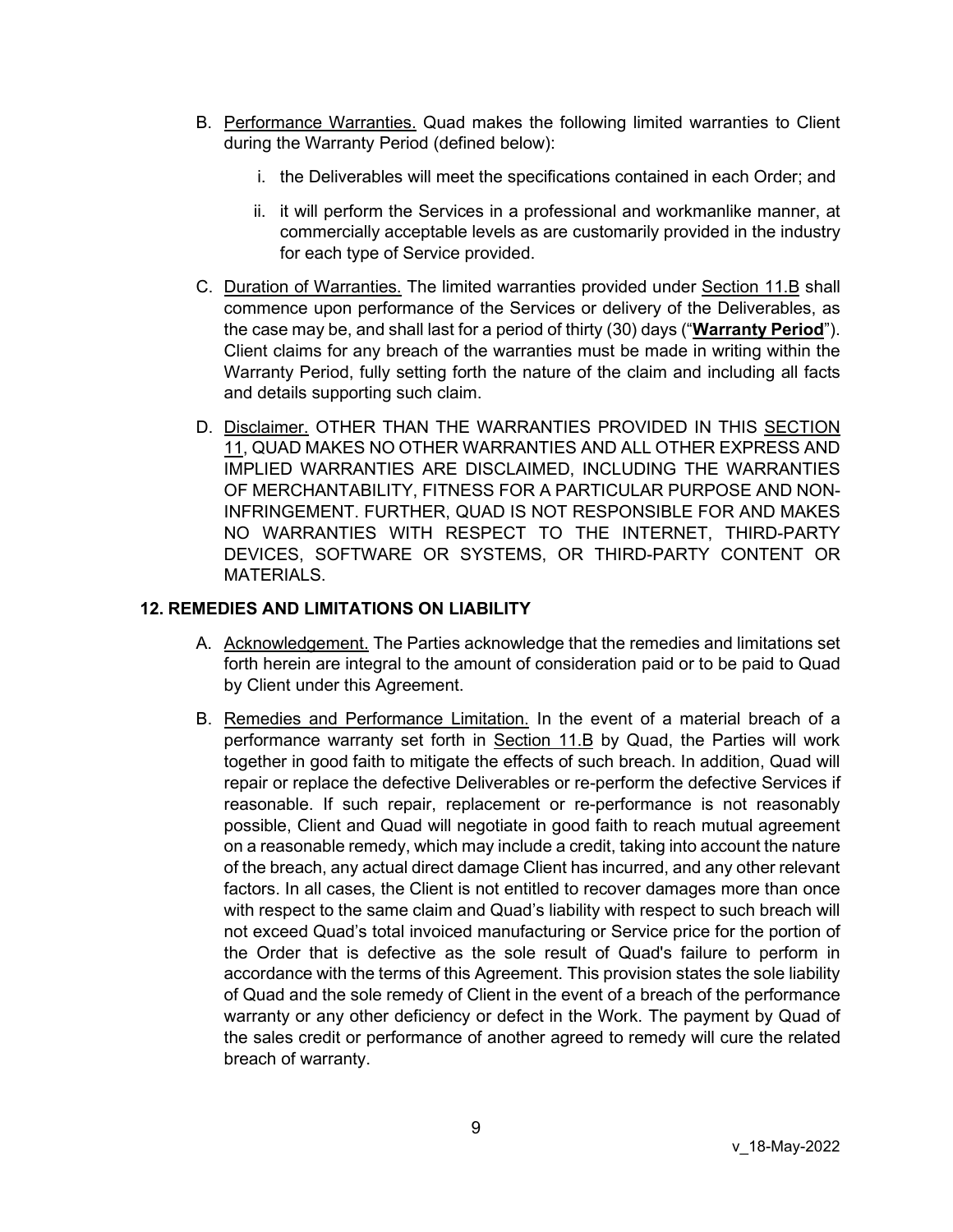- C. Exclusion of Certain Damages.
	- i. EACH PARTY WILL ONLY BE LIABLE TO THE OTHER PARTY FOR DIRECT DAMAGES. IN NO EVENT WILL EITHER PARTY BE LIABLE TO THE OTHER PARTY FOR ANY OTHER TYPES OF PENALTIES OR DAMAGES, INCLUDING WITHOUT LIMITATION ANY LIQUIDATED, SPECIAL, INCIDENTAL OR CONSEQUENTIAL DAMAGES, INCLUDING LOST SALES OR PROFITS, WHETHER IN AN ACTION BASED UPON CONTRACT, TORT (INCLUDING NEGLIGENCE) OR ANY OTHER LEGAL THEORY, EVEN IF THE PARTY HAS BEEN ADVISED OF THE POSSIBILITY OF SUCH DAMAGES.
	- ii. AS THE SERVICE PROVIDER UNDER THIS AGREEMENT, QUAD'S CONTRACTED PRICE PAID OR PAYABLE UNDER THIS AGREEMENT WILL BE CONSIDERED DIRECT DAMAGES OF QUAD.
- <span id="page-9-0"></span>D. Other Limitations.
	- i. THE LIABILITY OF QUAD ARISING OUT OF OR RELATED TO ANY CLAIMS RELATED TO THIS AGREEMENT WILL NOT EXCEED IN AGGREGATE THE LESSER OF THE AMOUNTS PAID BY CLIENT IN THE THIRTY (30) DAYS PRECEDING ANY CLAIM OR \$100,000.
	- ii. The limitation set forth in this Section [12.D](#page-9-0) does not apply to remedies for breach of performance set forth in Section [12.B.](#page-8-1)
- E. Disclaimer. EXCEPT AS PROVIDED HEREIN, QUAD WILL NOT BE LIABLE TO CLIENT, OR TO ANYONE CLAIMING UNDER CLIENT, FOR ANY OTHER LIABILITIES, INCLUDING BUT NOT LIMITED TO, LIABILITIES ARISING OUT OF BREACH OF CONTRACT OR WARRANTY, NEGLIGENCE OR OTHER TORT, OR ANY THEORY OF STRICT LIABILITY.

### <span id="page-9-1"></span>**13. INDEMNIFICATION**

- A. Definitions. As used in this Agreement, the following terms have the meanings ascribed to them below:
	- i. "**Client Indemnified Party**" means Client, its affiliates, and/or subsidiaries, and/or its and their successors and assigns (collectively, the "**Client Indemnified Parties**").
	- ii. "**Quad Indemnified Party**" means Quad, its affiliates, and/or subsidiaries, and/or its and their successors and assigns (collectively, the "Quad Indemnified Parties").
	- iii. "**Indemnified Party**" or "**Indemnified Parties**" means, as the case may be, the Client Indemnified Party(ies) or the Quad Indemnified Party(ies).
	- iv. "**Indemnifying Party**" means the Party against which a right to indemnity is asserted under this Section [13.](#page-9-1)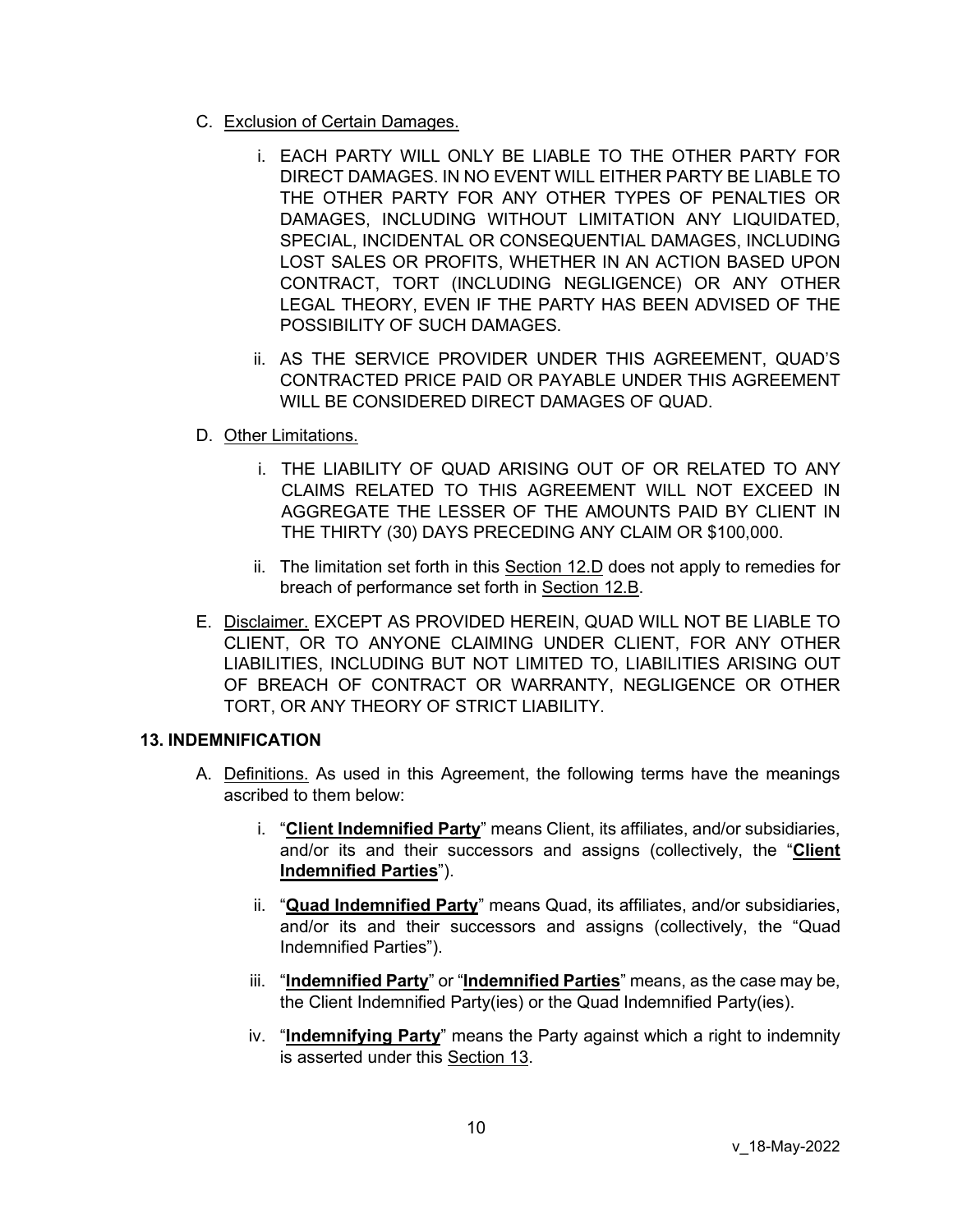- B. General Indemnification. The Indemnifying Party agrees to indemnify and hold harmless the Indemnified Parties from and against any and all claims, suits, proceedings and actions brought by an unaffiliated third party against an Indemnified Party (collectively, the "**Third Party Claims**"), and any and all damages awarded to such third party in connection with such Third Party Claims and any and all out-of-pocket expenses (including settlement fees and reasonable attorney's fees) incurred by the Indemnified Party as a result of such Third Party Claims (collectively, the "**Losses**"), to the extent the Third Party Claim results from the Indemnifying Party's:
	- i. bad faith or willful, malicious or intentional wrongdoing in the course of performance under this Agreement;
	- ii. breach of Section [8](#page-6-0) (Confidentiality);
	- iii. breach of the data protection obligations set forth in Section 2.G of the Data Services, Use, and Processing Addendum resulting in a Security Incident, or
	- iv. violation of any applicable law, rule, regulation, court order, or consent agreement in the course of performance of the Indemnifying Party's obligations under this Agreement.
- <span id="page-10-0"></span>C. Indemnification and Remediation by Quad.
	- i. Quad Indemnity. Quad agrees to indemnify and hold harmless the Client Indemnified Parties from and against any and all Third Party Claims, and the Losses incurred by the Client Indemnified Parties as a result of a Third Party Claim to the extent the Third Party Claim results from the infringement of the Work on the intellectual property rights of a third party. Quad will not be liable to Client to the extent the Third Party Claim is based on or arises from: (a) Client's misuse or modification of the Work; (b) Client's failure to use corrections or enhancements made available to Client that, if used, would avoid such a claim; (c) Client's use of the Work in combination with any service, product, software or hardware not expressly directed by Quad in writing to be used with the Work; (d) the Client Materials, approvals, or any other information, direction, specifications, or materials provided by Client to Quad; or (e) Third-Party Content.
	- ii. IP Remediation by Quad. In addition to Quad's indemnification obligations under this Section [13.C,](#page-10-0) if any portion of the Services violates the intellectual property rights of any third party, Quad may, at its option, either: (a) procure for Client a license or right to continue using the Services, (b) modify the Services to make them non-infringing, without loss of any material functionality, (c) replace the Services with a non-infringing equivalent, (d) refund the Fees paid by Client for the infringing Services, or (e) terminate the relevant Order affected by the infringement.
- <span id="page-10-1"></span>D. Indemnification and Remediation by Client.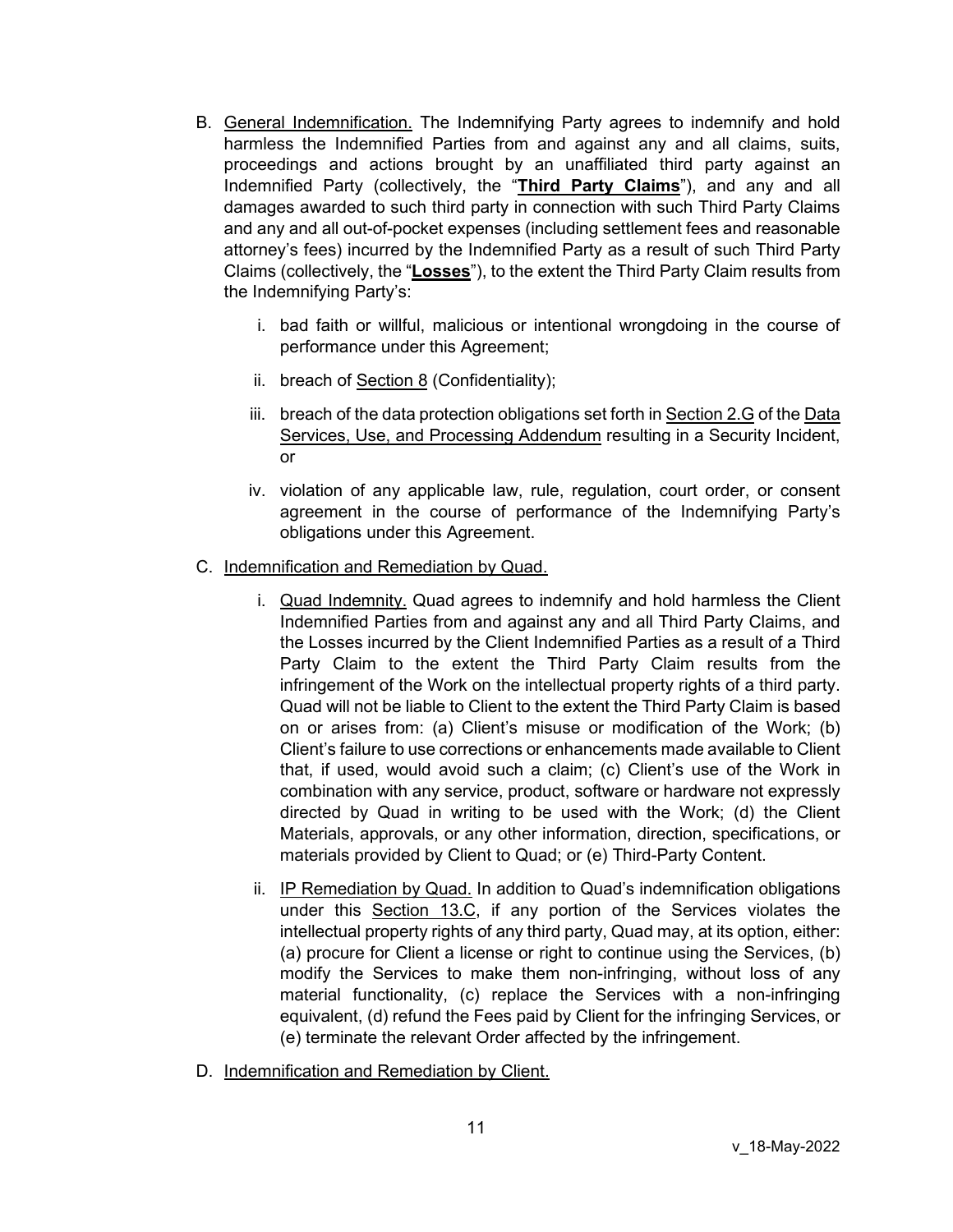- i. Client Indemnity. Client agrees to indemnify and hold harmless the Quad Indemnified Parties from and against any and all Third Party Claims, and the Losses incurred by the Quad Indemnified Parties as a result of a Third Party Claim to the extent the Third Party Claim results from: (a) the infringement of the Client Materials on the intellectual property rights of a third party or (b) Quad's possession or use of the Client Materials. Client will not be liable to Quad to the extent the Third Party Claim is based on: (x) Quad's misuse or modification of the Client Materials, except as such misuse or modification was authorized or directed by Client in writing or pursuant to Client Instructions; (y) Quad's failure to use corrections or enhancements made available to Quad by Client in writing and without cost to Quad that, if used, would avoid such a claim; or (z) Quad's use of the Client Materials in combination with any service, product, software or hardware that Client expressly directs Quad not to use with the Client Materials.
- ii. IP Remediation by Client. In addition to Client's indemnification obligations under this Section [13.D,](#page-10-1) if any portion of the Client Materials violates the intellectual property rights of any third party, Client may, at its option, either: (a) procure for Quad a license or right to continue using the Client Materials; (b) modify the Client Materials to make them non-infringing, without loss of any material functionality; or (c) replace the Client Materials with a noninfringing equivalent.
- E. General Exceptions. Notwithstanding any indemnification obligations set forth in this Agreement, the Indemnifying Party's obligations will not extend to Third Party Claims to the extent: (i) such Third Party Claim is caused by the negligence or misconduct of the Indemnified Party, (ii) such Third Party Claim arises from an Indemnified Party's failure to comply with any of its obligations set forth in this Agreement, or (iii) both Parties would be obligated to indemnify the other Party under the indemnity obligations stated above for the same Third Party Claim.
- F. Indemnification Procedures.
	- i. Notice of Claim. If any Indemnified Party receives notice of the assertion or commencement of any Third Party Claim against the Indemnified Party with respect to which the Indemnified Party asserts that the Indemnifying Party is obligated to provide indemnification under this Agreement, the Indemnified Party shall give the Indemnifying Party reasonably prompt written notice thereof, but in any event not later than thirty (30) calendar days after the Indemnified Party's receipt of such notice of such Third Party Claim. The failure to give such prompt written notice shall not, however, relieve the Indemnifying Party of its indemnification obligations, except and only to the extent that the Indemnifying Party forfeits rights or defenses by reason of such failure.
	- ii. Defense. The Indemnifying Party shall have the right to assume and control the defense of the Third Party Claim at the Indemnifying Party's expense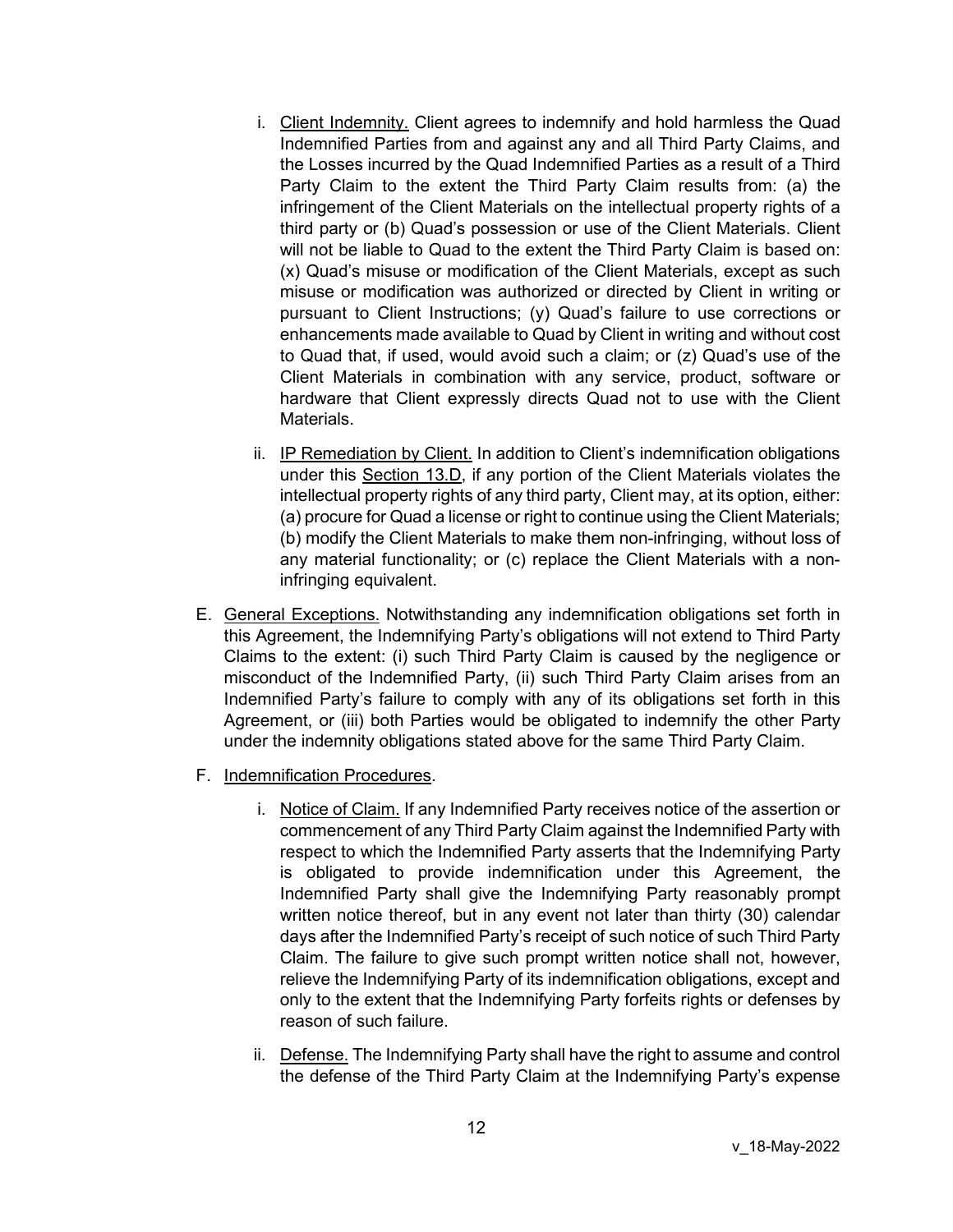and by the Indemnifying Party's own counsel; provided that, if the Indemnifying Party (a) fails to assume the defense within thirty (30) days after the Indemnifying Party receives notice of such Third Party Claim from the Indemnified Party, (b) declines the right to assume the defense by providing written notice thereof to the Indemnified Party, (c) disputes its responsibility to indemnify the Indemnified Party for such Third Party Claim, and/or (d) fails to diligently prosecute the defense of such Third Party Claim, then the Indemnified Party shall have the right to assume the control of the defense and, to the extent that the Indemnifying Party is found to be responsible for such Third Party Claim under this Section [13,](#page-9-1) the Indemnifying Party shall indemnify the Indemnified Party from and against any Losses incurred by the Indemnified Party in defending such Third Party Claim. In the event that the Indemnifying Party assumes the defense of a Third Party Claim and continues to diligently prosecute the defense of such Third Party Claim pursuant to the foregoing sentence, the Indemnifying Party shall have the right to control the defense of the Third Party Claim, provided that the Indemnified Party shall have the right to participate in the defense of any Third Party Claim with counsel selected by it at the Indemnified Party's expense.

- iii. Settlement. In defense of an indemnification claim, the Indemnifying Party shall not enter into settlement of any Third Party Claim without the prior written consent of the Indemnified Party (which consent shall not be unreasonably withheld, conditioned, or delayed).
- iv. Cooperation and Mitigation. The Indemnified Party and the Indemnifying Party shall cooperate with each other in all reasonable respects in connection with the defense of any Third Party Claim, shall cooperate in good faith to resolve such Third Party Claims, and shall take commercially reasonable efforts to mitigate Losses.

# **14. TERMINATION**

A. Immediate Termination. Either Party may terminate this Agreement immediately upon written notice if the other Party makes an assignment for the benefit of creditors, files a voluntary petition for bankruptcy or reorganization, is adjudicated bankrupt or insolvent or applies for or consents to the appointment of a receiver for it or its property.

#### B. Termination for Cause.

i. Order Termination. Except as otherwise provided in an Order, in the event of a breach of a material obligation under an Order, the non-breaching Party may terminate that Order if the breaching Party fails to cure that breach within sixty (60) days after the non-breaching Party provides written notice of such breach to the breaching Party. In the event of non-payment of any Fees, Expenses or other sums to Quad, Quad shall have the right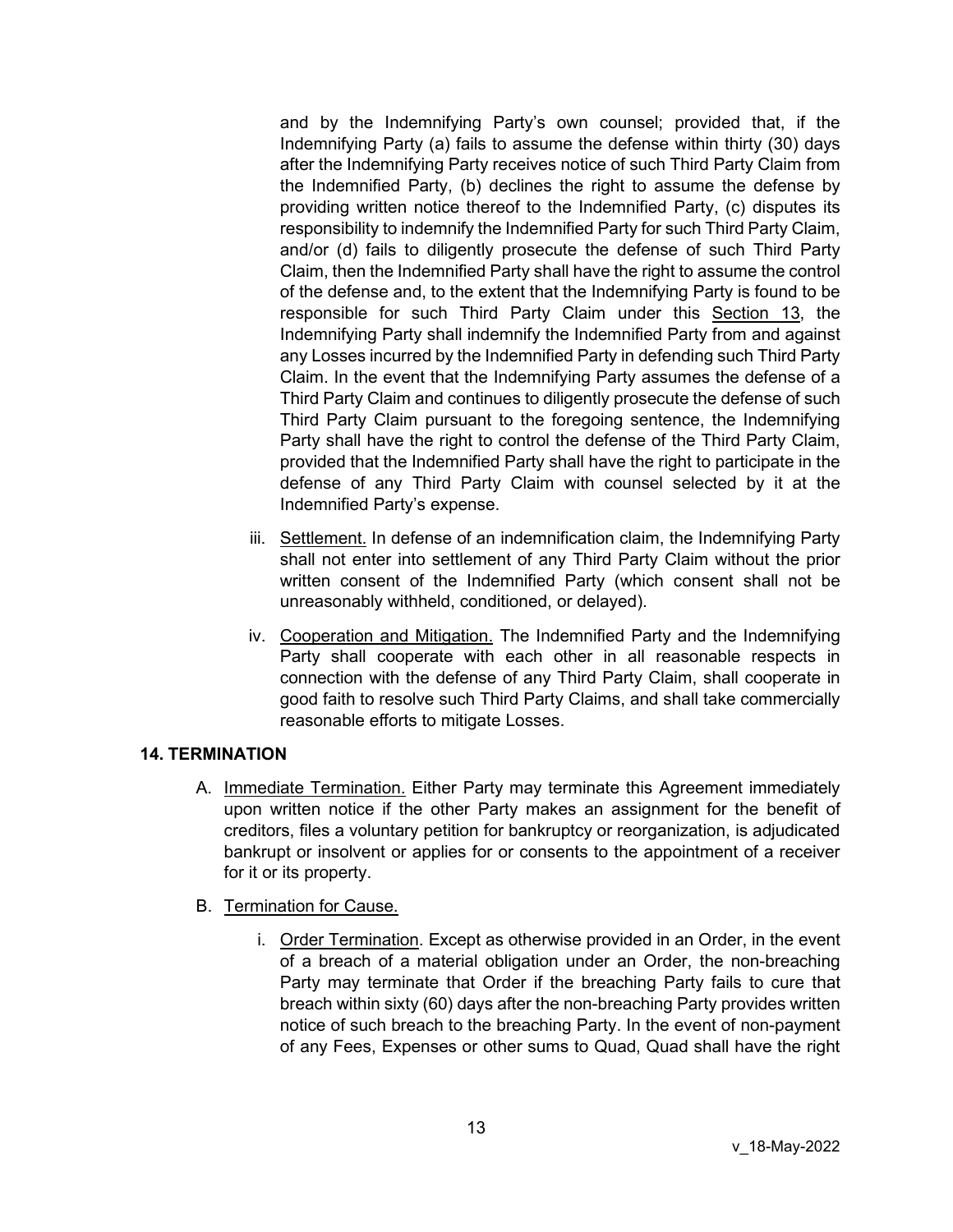to terminate an Order upon ten (10) days' written notice unless payment is made during that ten (10) day notice period.

- ii. Agreement Termination. In the event of a breach of a material obligation under this Agreement, the non-breaching Party may terminate this Agreement if the breaching Party fails to cure that breach within sixty (60) days after the non-breaching Party provides written notice of such breach to the breaching Party.
- C. Termination Obligations.
	- i. Transfer Deliverables. On or before the expiration or termination date of an Order, Quad will transfer to Client any Deliverables that are created by Quad under the applicable Order that are in Final Form so long as Quad has received full and complete payment from Client for any outstanding Work.
	- ii. Continuing Obligations. Any reservation, contract, or arrangement made by Quad for Client prior to the expiration or termination date that continues beyond such date will be carried to completion by Quad and paid for by Client in accordance with this Agreement unless Client directs Quad to transfer such reservation, contract, or arrangement to another entity and Client releases and indemnifies Quad, in which event Quad will endeavor to make such transfer, subject to obtaining any necessary consents of third parties. Client will be responsible for any transfer or assignment fees required by the third parties.
	- iii. Invoices. Following expiration or termination of this Agreement or an Order for any reason, Quad will render to Client relevant invoices regarding any unpaid Fees and Expenses as of the date of termination and Client will pay such invoices, including incurred third-party vendor charges and incurred out-of-pocket expenses in accordance with the payment terms.

# **15. PERSONNEL**

- A. Independent Contractors. The relationship between the Parties is that of independent contractors. The details of the method and manner in which Quad provides the Work will be under its own control, Client being interested only in the results thereof. Quad is solely responsible for supervising, controlling and directing the details and manner of the completion of the Work. Nothing in this Agreement gives the Client the right to instruct, supervise, control, or direct the details and manner of the completion of the Work. Quad will make all arrangements and payments for its employees' wages, insurance, worker's compensation, tax withholdings and benefits, and Client will do the same for its own employees.
- B. Agents. Quad or, at its direction, its subsidiaries, affiliates and related entities or subcontractors (collectively, "**Agents**") will perform the Work. To the extent that Quad uses any Agents to perform any of the Work, Quad will be responsible for all acts of any of its Agents in the course of performance under this Agreement.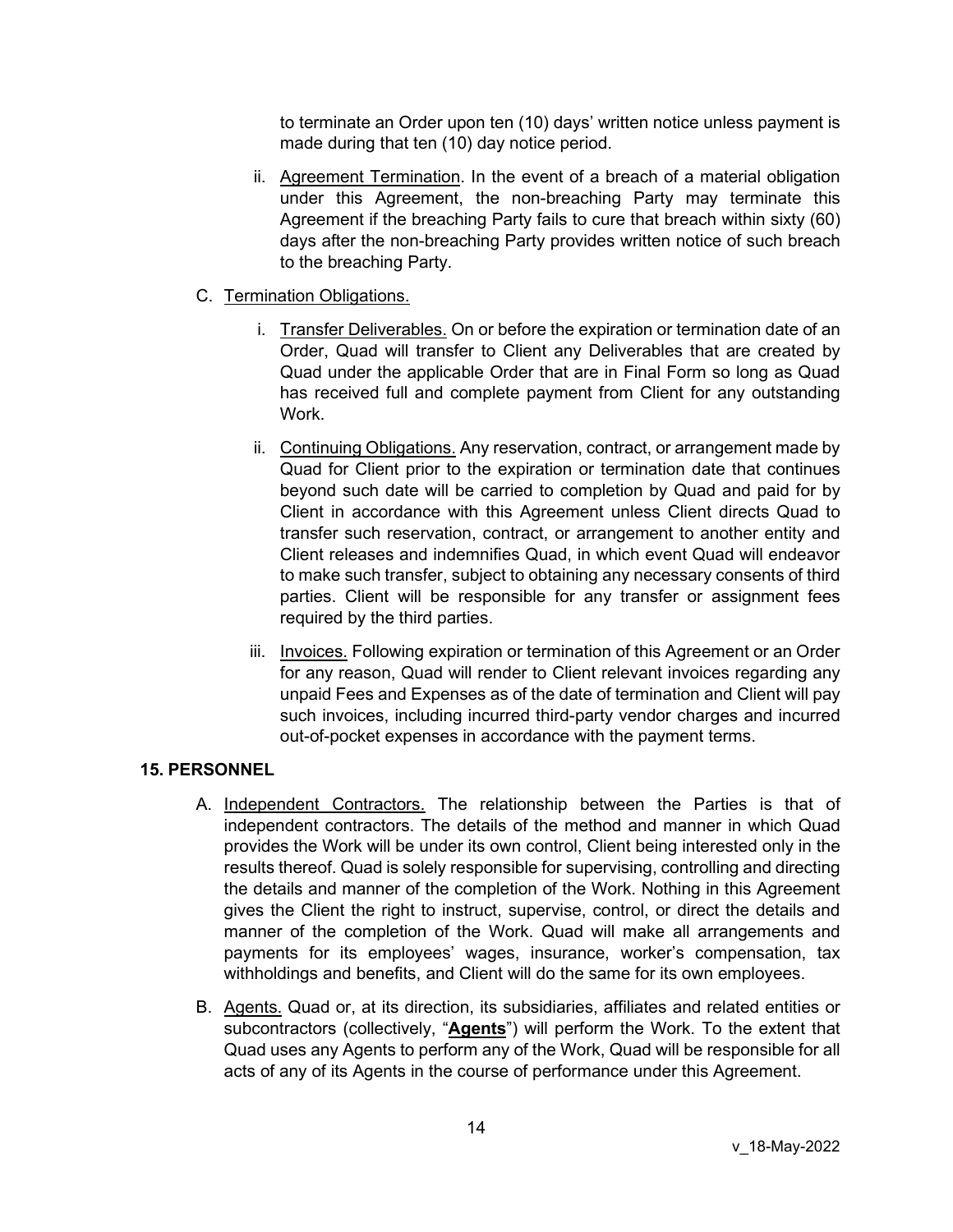- C. Personnel Assignment. Quad reserves the right to determine which personnel will be assigned to perform the Work, and to replace or reassign such personnel as necessary to comply with its obligations hereunder. Quad employees assigned to perform Services on Client's behalf are not authorized to make additional agreements that modify or bind Quad to additional obligations beyond the scope of this Agreement.
- D. Employee Conduct. Whenever present on the other Party's premises, each Party will provide and make available to the on-site employees all applicable on-site policies and procedures ("**Employee Guidelines**"), and such Party will use commercially reasonable efforts to ensure that its employees will comply with the Employee Guidelines while on a Party's premises.
- E. Employee Non-Solicitation. While this Agreement is in effect and for one (1) year thereafter, the Parties agree that neither will, without the other Party's consent, directly or indirectly, solicit, recruit, or employ any employee or affiliate of the other Party that becomes known to them through the performance of this Agreement. The non-solicitation obligations will not apply to responses to general solicitations; provided that the employee has no involvement with this Agreement, does not have direct or indirect oversight or control of the relationship with the other Party, and does not disclose or use confidential or proprietary information of the other Party.

# **16. ASSIGNMENT; CHANGE OF CONTROL; CHANGE TO BUSINESS**

- A. Assignment. This Agreement will inure to the benefit of and will be binding upon the Parties hereto and their permitted successors and assigns. Neither Party will assign the Agreement or any obligation hereunder (other than as set forth in Section [16.B\)](#page-14-0) without the prior written consent of the other Party, which consent will not be unreasonably withheld, delayed or conditioned (for clarity, as a condition to any such assignment, the applicable Party has a right to conduct a credit review and approval of the potential assignee and to withhold consent if the credit of the potential assignee does not satisfy the requirements of such Party). Unless the non-assigning party refuses to consent to an assignment of the Agreement, the assigning party agrees to require any third party (including any corporate affiliate or any related corporation) that acquires all or substantially all of its assets, to accept assignment of the Agreement (or relevant portion thereof) and assume all of the obligations hereunder in writing (in a form reasonably acceptable to the nonassigning party), which will be promptly delivered to the non-assigning party at which time such assignment will be deemed accepted by the non-assigning party. Any attempt to assign the Agreement in violation of this Section is void.
- <span id="page-14-0"></span>B. Change of Control. To the extent there is a change of control of either Party, by merger, operation of law, or otherwise, notice will be immediately given to the other Party of such change of control, and such surviving entity (if any) will continue to be obligated to the terms of the Agreement and the Parties will amend the Agreement to reflect the change of control as needed.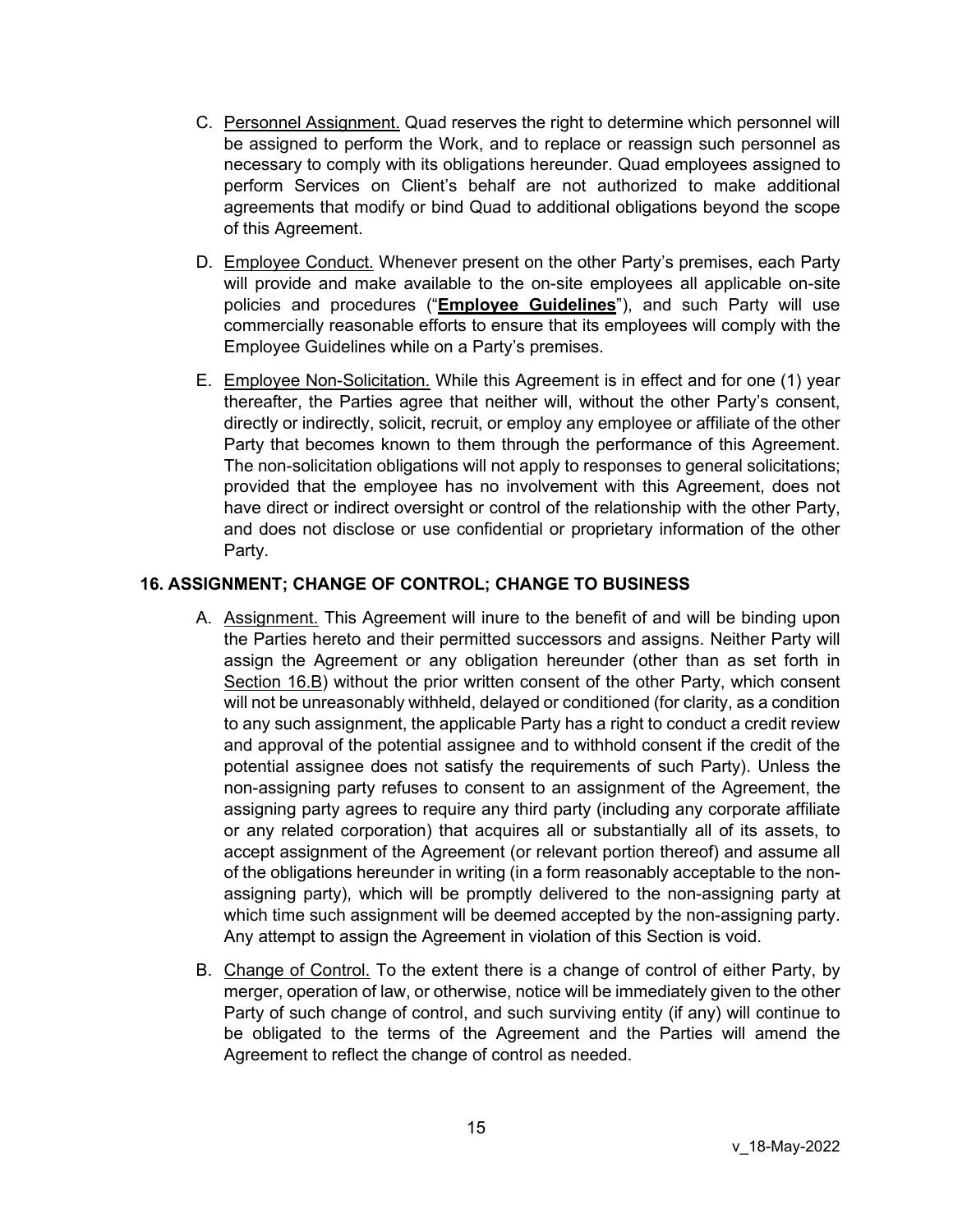C. Change To Business. In the event of a material change to the business of either Party that affects the ability of either Party to perform under any Order or modifies the underlying assumptions to an Order, including without limitation discontinuance of product lines, changes to specifications, volume, seasonality, or facility, equipment or product closures or obsolescence, the Parties will cooperate in good faith to make any necessary amendments to the applicable Orders to accommodate for such material change to the business, and either Party may elect to terminate the applicable Order with thirty (30) days' notice if the Parties are unable to agree to an amendment.

### **17. GENERAL PROVISIONS**

A. Notices. All notices that either Party desires or is required to give to the other under this Agreement, including any Order, will be given in writing by personal delivery, overnight courier, or sent by United States mail postage prepaid, return receipt requested to Quad as follows:

To Quad: Quad/Graphics, Inc. Attn: General Counsel N61W23044 Harry's Way Sussex, WI 53089

- B. Governing Law. The laws of the State of New York will apply to the interpretation of the Agreement without regard to conflicts of law principles thereof. THE PARTIES EXPRESSLY AGREE TO EXCLUDE THE APPLICATION OF THE U.N. CONVENTION ON CONTRACTS FOR THE INTERNATIONAL SALE OF GOODS (1980) TO THE AGREEMENT AND THE PERFORMANCE OF THE PARTIES CONTEMPLATED UNDER THE AGREEMENT, TO THE EXTENT THAT SUCH CONVENTION MIGHT OTHERWISE BE APPLICABLE. The Parties further agree that this Agreement does not cover the sale of "Goods" as that term is defined under the Uniform Commercial Code (as may be adopted by any state), and the Uniform Commercial Code (as may be adopted by any state) may not be used to supplement, modify or revise any of the obligations made in this Agreement. All claims shall be brought in federal court located in the Southern District of New York- New York City, and the Parties consent to the exclusive jurisdiction of that court. Neither Party may assert against the other Party any claim for breach or nonperformance in connection with the Agreement unless the asserting Party has given the other Party written notice of the claim within two (2) years after the asserting Party first knew or reasonably should have known of the underlying facts giving rise to such claim.
- C. Force Majeure. Each Party will be excused from performance under the Agreement (other than obligations to make payments that have become due and payable pursuant to the Agreement) for any period and to the extent that it is prevented from performing any obligations pursuant to the Agreement, in whole or in part, as a result of a Force Majeure Event (as defined below). If either Party is prevented from, or delayed in performing any of its obligations under the Agreement by a Force Majeure Event, it will continue to use commercially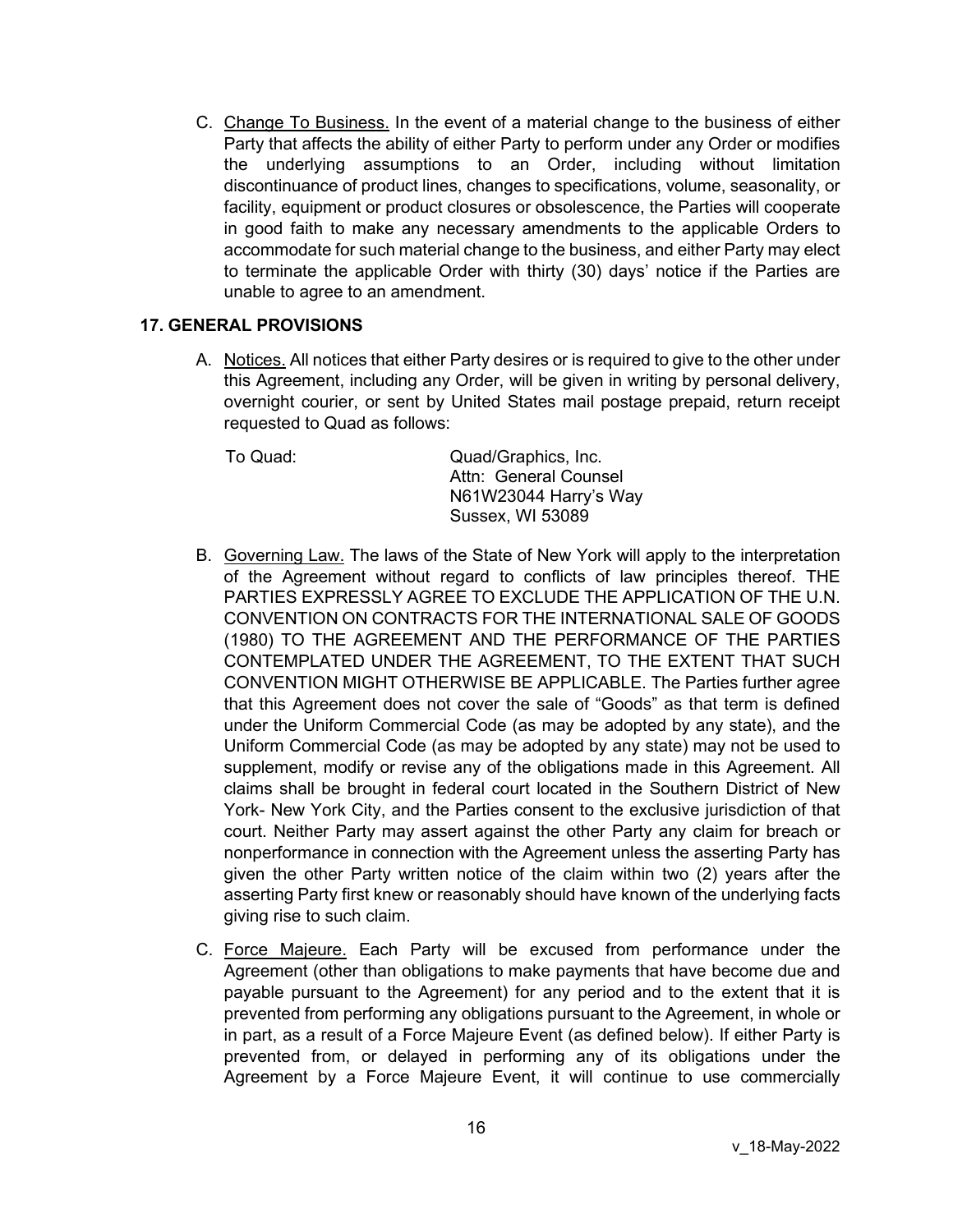reasonable efforts to recommence performance whenever and to whatever extent possible without delay; provided, however, significant cost increases to avoid or mitigate any Force Majeure Event shall not be deemed reasonable for purposes of this Section. A "**Force Majeure Event**" means the occurrence of an event or circumstance beyond the reasonable control of a Party, including without limitation: (i) explosions, fires, flood, earthquakes, catastrophic weather conditions, pandemics, epidemics, or other elements of nature or acts of God; (ii) national or state emergencies, acts of war (declared or undeclared), acts of terrorism, insurrection, riots, civil disorders, rebellion or sabotage; (iii) delays or failures caused by the other Party or the other Party's performance or third-party nonperformance; (iv) acts of federal, state, local or foreign governmental authorities or courts; (v) labor disputes, lockouts, strikes, shortages or other industrial action, whether direct or indirect and whether lawful or unlawful; (vi) failures or fluctuations in electrical power or telecommunications service or equipment; or (vii) availability and/or pricing of transportation and/or materials required for production that are dependent upon conditions of supply and demand.

- D. Publicity. All advertising, press releases, public announcements and public disclosures by either Party relating to the Agreement which includes the other Party's name, trade names, trademarks, logos, service marks or trade dress will be coordinated with and subject to approval by both Parties prior to release; provided, however, that: (i) either Party may indicate to third parties that Quad is providing services to Client; and (ii) Quad may use Client as a reference.
- E. Survival. Any provision that, by its nature or its express terms should survive termination or expiration of this Agreement will survive such expiration or termination.
- F. Severability. If any provision of the Agreement will be held illegal or otherwise unenforceable by a court of competent jurisdiction, such provision will be severed and the remainder of such provision or the entire Agreement will not fail on account thereof, and the balance of the Agreement will continue in full force and effect.
- G. Waiver. No waiver of this Agreement, including any Order, will be effective unless in writing signed by the waiving Party. The waiver of any of the terms or provisions of the Agreement in any one or more instances will not be deemed a permanent waiver thereof or a waiver of this entire Agreement.
- H. No Third-Party Beneficiaries. This Agreement does not create any benefits, rights, claims, obligations, or causes of action in, to, or on behalf of, any Person or entity (including affiliates, third parties, or subcontractors) other than to Client and Quad under the Agreement.
- I. Entire Agreement and Amendments. This Agreement (including any Addenda, Payment Terms Letter, Orders, or other attachments referenced herein), constitute the entire agreement between Quad and Client relating to the transactions contemplated hereby, superseding all prior writings, agreements, representations,